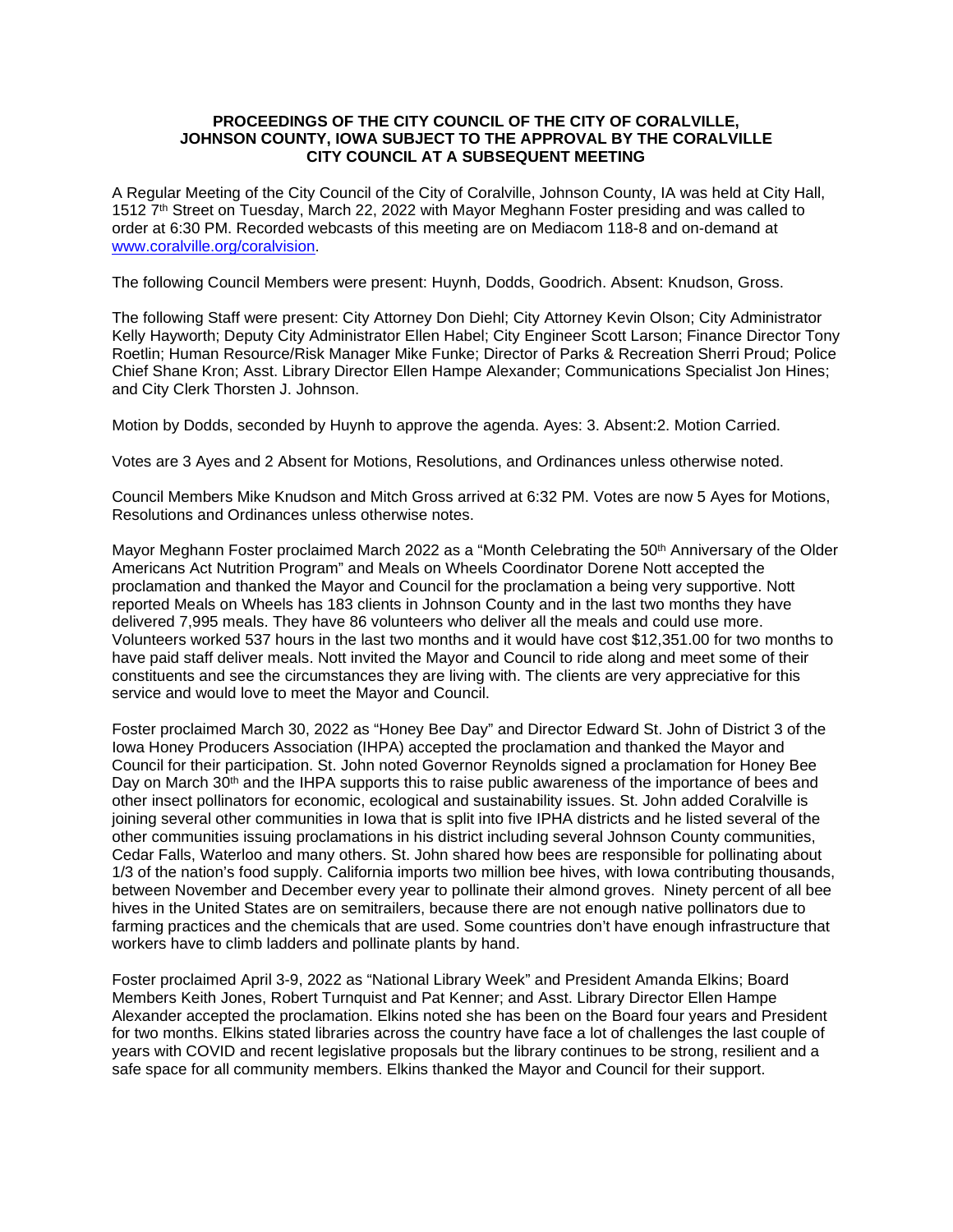Dennis Leytem acting Chair gave a report on the Citizens Community Policing Advisory Board's progress during community comments, which they plan to do quarterly. Board Member Kathy Hotsenpiller invited the Mayor, Council and public to their Board Meetings on the fourth Monday of the month at 6:00 PM at the Council Chambers in City Hall. Hotsenpiller reported during their first two months they reviewed the ordinance outlining the Board's responsibilities and organized their meeting structure. They added a Community Experiences item to their agenda where any member of the community can share their concerns or experiences. The Board wants to remove the word Citizens from their title in order be more inclusive. They reviewed the 2019 police data, worked on processes for accepting and filing complaints and developed a complaint form. They created a work flow to submit complaints both in house and to the Iowa Civil Rights Commission. They created a spreadsheet for monitoring complaints and submitted an article to the *Coralville Connection* introducing the Board to the community. They now have a City email address so people in the community can email them. The email address has been posted to their web page on the City website. The Board has developed a trifold pamphlet that explains their purpose and lists the complaint process. The pamphlet has been forwarded to Communications Coordinator Jenn Coleman and has been reviewed and recieved administrative permissions. Small changes are needed before they can print and distribute it. They plan to make the pamphlet available at the Library, City Hall, Coralville Community Food Pantry, the Recreation Center, the NAACP and LULAC. Leytem is working with Coleman to add helpful information, the complaint form, new pamphlet, and links to the Iowa Civil Rights Commission, the NAACP and LULAC to their web page. The Board is looking at accessibility issues that may leave some of the community they serve out of the picture. The Board would like some types of virtual access and are waiting on what the Council comes up with. They have looked at language, cultural, sight and hearing obstacles to accessibility. The Board is looking at training opportunities like the Police Academy, training from Johnson County Mental Health and a ride along. They have scheduled a presentation on Iowa Code Chapter 400 at one of their meetings. There is one vacancy on the Board and Leytem asked for an update. Foster responded they are working on filling the vacancy. Leytem stated they will hold off on printing their materials until an appointment is made. Hotsenpiller thanked Police Chief Shane Kron, City Attorney Kevin Olson, the Mayor and Council for their support, attending meetings and support. Foster thanked Leytem, Hotsenpiller and the Board for the update, their time and service.

# **LOT 2, REDHAWK SUBDIVISION, PART THREE ~ PUBLIC HEARING**

Community Development Director Dave Johnson reported this development is providing 130 spaces and bicycle racks. Stormwater will be handled appropriately on site and they will have 51 trees and 355 shrubs and grasses to comply with landscaping and screening requirements. The building materials are predominately brick, stone and glass which aligns with the West Land Use Area Master Plan and architectural guidelines. The Planning & Zoning Commission voted 6-0 to recommend approval of rezoning Lot 2, Redhawk Subdivision, Part Three from C-PUD 1 to C-PUD 2 and the PUD-B Site Plan.

Foster declared this the time for a public hearing on rezoning of Lot 2, Redhawk Subdivision, Part Three from C-PUD 1 to C-PUD 2, and the PUD-B Site Plan. There were no public or written comments. Foster closed the public hearing.

**ORDINANCE NO. 2022-1001** An ordinance amending the Coralville Zoning Ordinance, the same being Ordinance No. 2020-1009, as previously amended, rezoning certain property located within the corporate limits of the City of Coralville, Johnson County, Iowa and generally known as Lot 2, Redhawk Subdivision, Part Three, from C-PUD-1, Commercial Planned Unit Development One District, to C-PUD 2, Commercial Planned Unit Development Two District, was introduced by Knudson, seconded by Goodrich for 1<sup>st</sup> consideration. A roll call vote was taken. Motion carried.

## **FOREVERGREEN HEIGHTS PHASE 2 ~ PUBLIC HEARING**

Community Development Director Dave Johnson reported PUDs are used to provide some flexibility in design while encouraging a quality of development that surpasses what is typically required in a traditional subdivision. Johnson noted the PUD-A Site Plan and Preliminary Plat for the whole 251.24 acre development was approved in January of 2021. Phase 1 is currently under construction and consists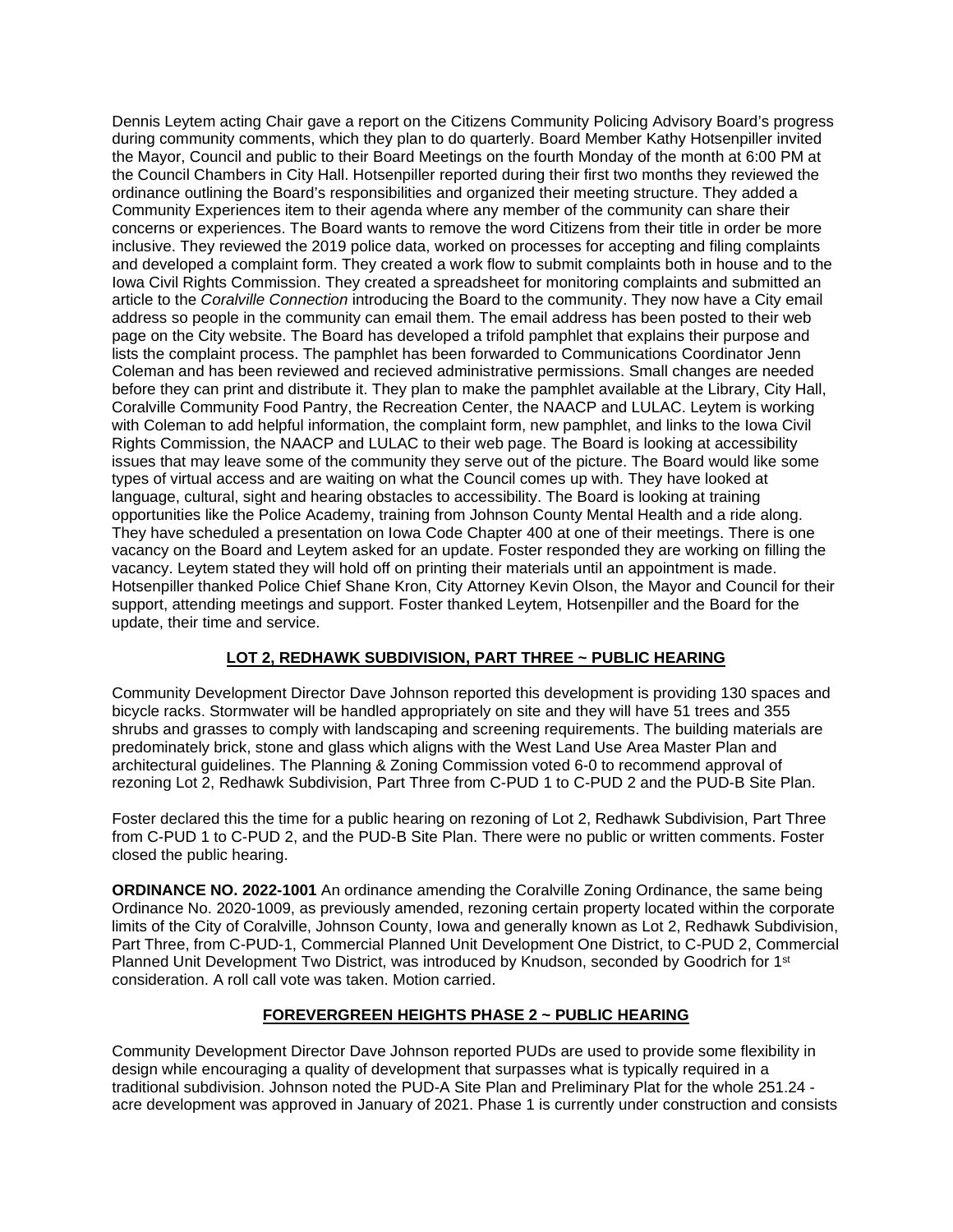of single-family detached homes and some zero-lot duplexes. The Phase 2 Site Plan is for a 31.46-acre parcel which will include a 9.94-acre future City Park and a stormwater wetland with a walking path to provide recreational opportunities. There will be 71 single-family detached homes and all lots will be a minimum of 5,000 square feet, 100" deep and 50' wide. The setbacks will meet all single-family residential district requirements. The average density will be 3.3 dwelling units per acre which is under the approved 4.5 dwelling units per acre approved density. The lot sizes, density and dimensions are consistent with the approved master plan. The Planning & Zoning Commission voted 6-0 to recommend approval of the proposed PUD-B Site Plan of Forevergreen Heights Phase 2.

Foster declared this the time for a public hearing on the proposed PUD-B Site Plan of Forevergreen Heights Phase 2. Matthew Adam, who represents the developer, thanked Johnson for his summary. Adam reported houses are being dug in Phase 1 and five are already sold. Adam introduced a representative of DR Horton, Seth Moulton and offered to answer any questions the Mayor and Council have. Adam hopes to have the 71 lots in Phase 2 completed this spring or summer and ready for building this fall. They believe these homes will sell quickly based on the sales from Phase 1. Home plans 3 and 4 will have more stone and amenities than plans 1 and 2 in Phase 1. Councilperson Mitch Gross asked what the builder is doing to keep the costs down and maintain affordability. Moulton noted times are different than in 2021. The housing market is under supplied which has increased home values. DR Horton is trying to maintain affordability and the price point for the five homes sold in Phase 1 are between \$350,000.00 and \$400,000.00. This is higher than they wanted but are still the five least expensive family homes for sale in Coralville. Their two-story homes are priced between \$170.00 and \$180.00 per square foot compared to the \$200.00 a square foot in the retail market. The have a large economy of scale because they are a large national company that brings a consistent product to the market. Consistent means they are going to start five to eight homes per month until they run out of lots. Moulton stated Coralville's expectations are reasonable and they appreciate the clear directives so they can be a good community member. Councilperson Laurie Goodrich asked about the different designs. Moulton explained they have four different elevations with four different designs so you don't run into the same home twice especially when you add the different color schemes. They plan to have two fully staffed model homes open 7 days a week. Goodrich noted her son and daughter bought a Dr Holton home in Florida and are very happy with it. Moulton explained they have over 2,000 lots in order to try to provide a housing stock that this market is clearly short of. Councilperson Mike Knudson asked about an adjustment in the number of planned single-family homes. Hayworth and Johnson explained there are no changes in Phase 1 or 2 or this development. Moulton added they are looking to add 30 single-family detached homes at the expense of 30 townhouses which will not change the density in Phase 3. This future change will also help with street development and traffic flow. Councilperson Hai Huynh asked about the price point differences between single-family, zero lots, and multifamily units. Moulton couldn't answer for sure because they are building the single-family homes and another developer is building the zero-lots. Goodrich raised the Council's concern on having a variety of housing at different price points to avoid bussing children to different schools to maintain socio-economic diversity. Moulton noted they are trying to make the area very walkable between the homes, high school and future elementary school. Gross noted the desire to increase Liberty High School's Free or Reduced Lunch (FRL) footprint to align more with the other two high schools which is currently half of theirs. Foster wanted to be careful of creating a high concentration of wealth at a new elementary school. Dodds asked if there will still be condos in this development. Moulton replied they have a good mix of housing with 350 single family homes, if the master plan adjustment is approved, a 324 duplex and town home units and 72 apartment style condominium units. Mr. Scanlon has retained two large outlots for his developments with 160 and 80 units but he doesn't know what Scanlon is doing with those. Dodds wanted to make sure there is a good balance for the free and reduced lunch so it doesn't tip one way or the other. Huynh asked what the difference in the square footage of different types of units. Single-family has 1,635 square foot units priced between \$365,000.00 and \$384,000.00. There are currently 5 ranch style homes for sale under 1,600 square feet in the area selling for \$550,000.00 to \$750,000.00. There were no other public or written comments. Foster closed the public hearing.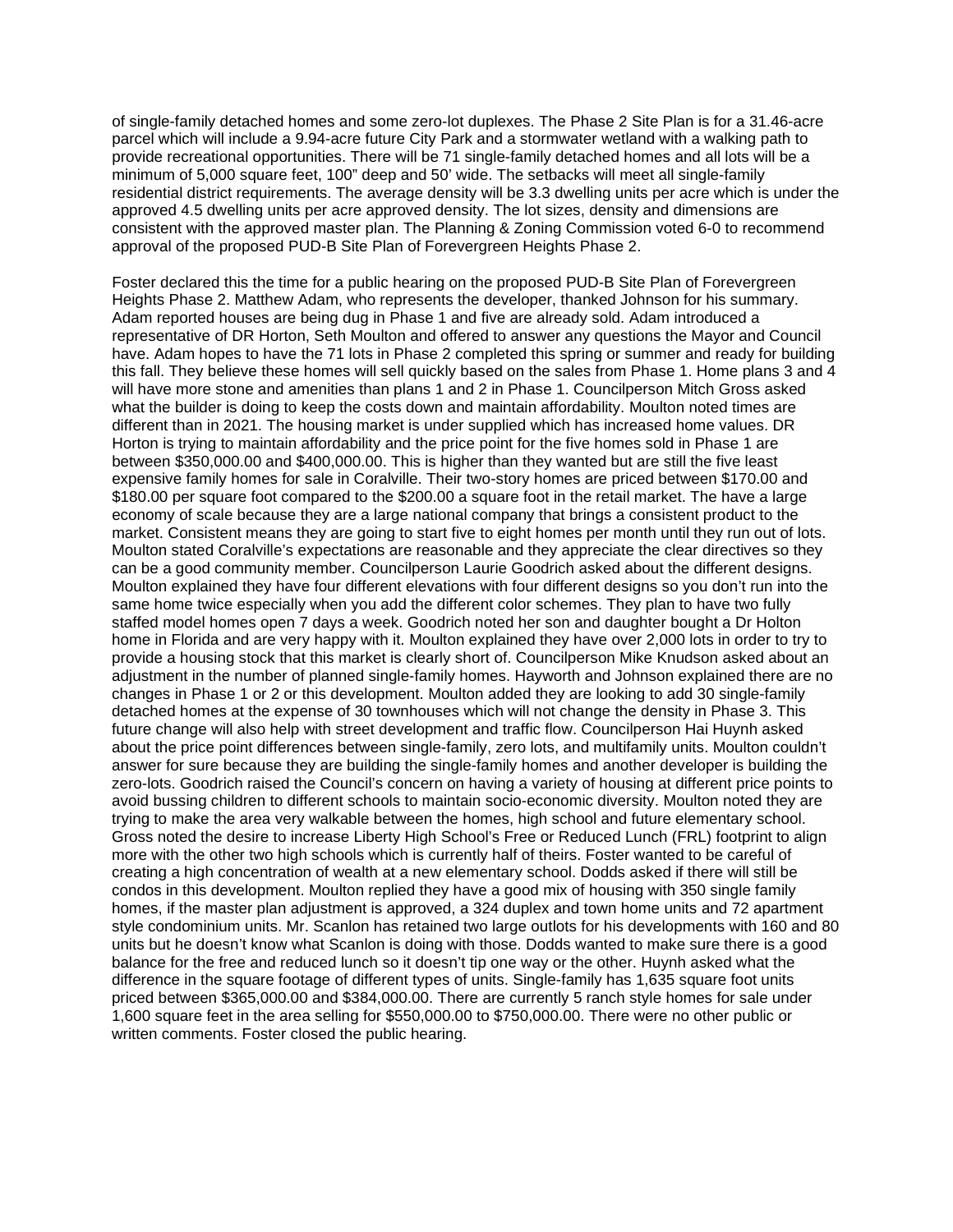## **RESOLUTION NO. 2022-35**

Resolution approving the PUD-B Site Plan for Forevergreen Heights Phase 2, Coralville, Iowa, was introduced by Gross, seconded by Huynh. A roll call vote was taken. Resolution declared adopted.

## **CONSOLIDATED TRANSIT FUNDING APPLICATION**

After the resolution was read, Foster asked about electric busses for a constituent. Hayworth explained Iowa City received a substantial grant for their four electric busses which are more expensive than the rest of the busses and there will need to be significant changes to their maintenance facility. Hayworth added the biggest obstacle for Coralville is electric busses will not fit under the Iowa Avenue bridge where all but one of the City's routes passes under. In order to avoid the bridge, it will add a significant amount of time to the routes because the directions and places people want to go are in the opposite direction. The University bus system has the same issue and are questioning if they will do electric busses for that reason. You can't take the risk someone will take the bus on the wrong street. Foster asked if we knew where the new bus shelters listed in the application will go. They may not get funded and are only a request. Hayworth responded there is a problem fitting the shelters between the sidewalk and road at the bus stops. The City would try to fit them in at the most popular bus stops. Foster asked if the shelters would fit on stops along Holiday Road. Hayworth thought there might be issues because it is pretty narrow between the road and sidewalk there. Olson added they need to be ADA accessible. Huynh asked how much time would be added to redirect the routes. Hayworth thought 10 to 15 minutes at least and you would be going in the wrong direction. It was noted the public hearing will be April 26, 2022.

## **RESOLUTION NO. 2022-36**

Resolution setting a public hearing on the City of Coralville Fiscal Year 2023 Iowa Department of Transportation Consolidated Transit Funding Application, was introduced by Huynh, seconded by Dodds. A roll call vote was taken. Resolution declared adopted

## **COMMUNITY DEVELOPMENT BLOCK GRANT PROGRAM**

After the resolution was read, Dodds asked when this grant will be approved. Hayworth explained the grant has been approved and this is the contract to receive it. Huynh thanked Hayworth and Deputy City Administrator Ellen Habel for their hard work on this grant.

## **RESOLUTION NO. 2022-37**

It was noted this grant contract for Coralville Community Food Pantry Commercial Kitchen Equipment is not to exceed \$100,000.00.

Resolution authorizing and directing the Mayor to execute and sign that certain Iowa Economic Development Authority Community Development Block Grant (COVID-19) Program Contract No. 20- CVN-025, was introduced by Dodds, seconded by Gross. A roll call vote was taken, Ayes: Goodrich, Knudson, Gross, Dodds. Abstain with conflict: Huynh. Resolution declared adopted.

## **RESOLUTION NO. 2022-38**

Resolution approving a Contract for Community Development Block Grant (COVID-19) Program Services with the East Central Iowa Council of Governments ("ECICOG") to administer the purchase of Commercial Kitchen Equipment for the Coralville Community Food Pantry for the City of Coralville, Iowa, was introduced by Goodrich, seconded by Gross. A roll call vote was taken, Ayes: Knudson, Gross, Dodds, Goodrich. Abstain with conflict: Huynh. Resolution declared adopted.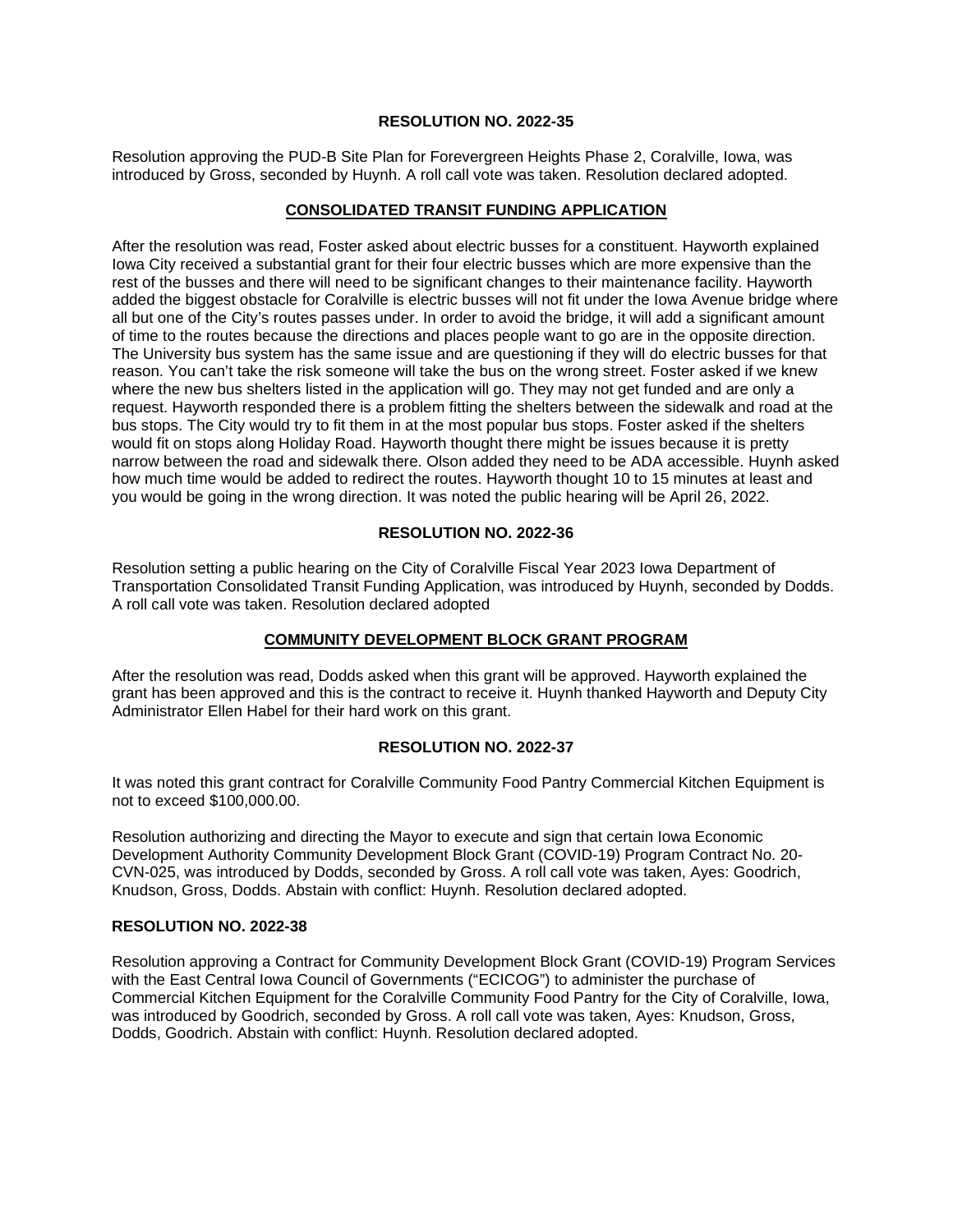# **TURF AND HORTICULTURE CONTRACTS**

Director of Parks & Recreation Sherri Proud reported bids were received Tuesday, March 15th for a reduced scope turf and horticulture contract covering the Iowa River Landing CAM and non-CAM areas, Highway 6, Coral Ridge Avenue and stormwater, flood management and berm areas. Three bids were received for all the areas and one bid was received for just Highway 6. Cutting Edge out of Cedar Rapids is a new bidder so Proud and Parks Superintendent Alex Buhmeyer visited their operations facility to make sure they have the equipment to do the job and discussed similar work they have done for Cedar Rapids. Staff feels their equipment and experience are sufficient. Bids ranged from \$264,405.00 to \$509,780.00. Staff recommends accepting the bid from Cutting Edge for all of the contracted areas.

## **RESOLUTION NO. 2022-39**

Resolution accepting bids and awarding the 2022-2024 Turf and Horticulture Contract, was introduced by Knudson, seconded by Huynh. A roll call vote was taken. Resolution declared adopted.

## **CREEKSIDE CONNECTION SINGLETRACK**

Proud reported they have worked with several organizations to complete the tracks from where they stopped just south of the Residence Inn. This contract, along with some in house work that has already started, will take the tracks to the Creekside Ball Park to complete the system. They will end up with 9 miles of singletrack trails when completed. Three quotes were received but the low bidder was unable to complete the project by the July deadline. The reason for the deadline is these will be part of the CORE 4 event taking place August 27<sup>th</sup> that will bring 750 to 1,000 riders from all across the country to ride on gravel, road and singletrack bike routes for a day. Staff recommends accepting the bid from Pathfinder Trail Building for \$38,775.00. After the resolution was read, Gross asked what the difference was between this bid and the low bid. Proud responded almost \$1,000.00. Foster asked about the Farm Junk Singletrack name. Proud explained it passes through an area where some old farm junk is buried which they will take advantage of riding around instead of digging it up. Knudson asked if these trails will be one-way. Proud responded these will be two-way. Foster noted these are very cool trails and encouraged everyone to take a ride on them. Proud added Johnson County is becoming a statewide biking attraction with its trails, gravel routes and our Creekside Cross and singletracks.

## **RESOLUTION NO. 2022-40**

Resolution accepting quotation and awarding Contract for the Creekside Connection Singletrack, was introduced by Gross, seconded by Dodds. A roll call vote was taken. Resolution declared adopted.

# **CLEAR CREEK MITIGATION BANK**

Proud reported the City has been working to determine if this for two-years. The improvements will include riparian benches, j hooks, ox bows and bouldering that will help and add length to Clear Creek. Judy Joyce with Inpact7G stated this is an opportunity for Coralville to invest in an ecosystem restoration of Clear Creek. In exchange for this investment wetland mitigation credits will be generated that can be sold to people that need mitigation for their projects. Proud explained this banking instrument will cover Clear Creek Mitigation Bank Phase I from where the creek passes under I-380 to I-80 around WestCor Drive to Becky's Creek and behind Hawkeye Hotels. This will help with the stormwater coming onto our property from the I-380 Interchange Project by slowing it down and getting it to infiltrate. Joyce added this will make the creek safer and more usable by kayakers and fishermen. Foster thinks this is a fantastic project and is excited this will raise revenues for unrestricted uses as well as fund the creek improvements. Proud and staff recommended proceeding with developing the banking instrument and 90% of the project design for not to exceed \$420,000.00 with Impact7G.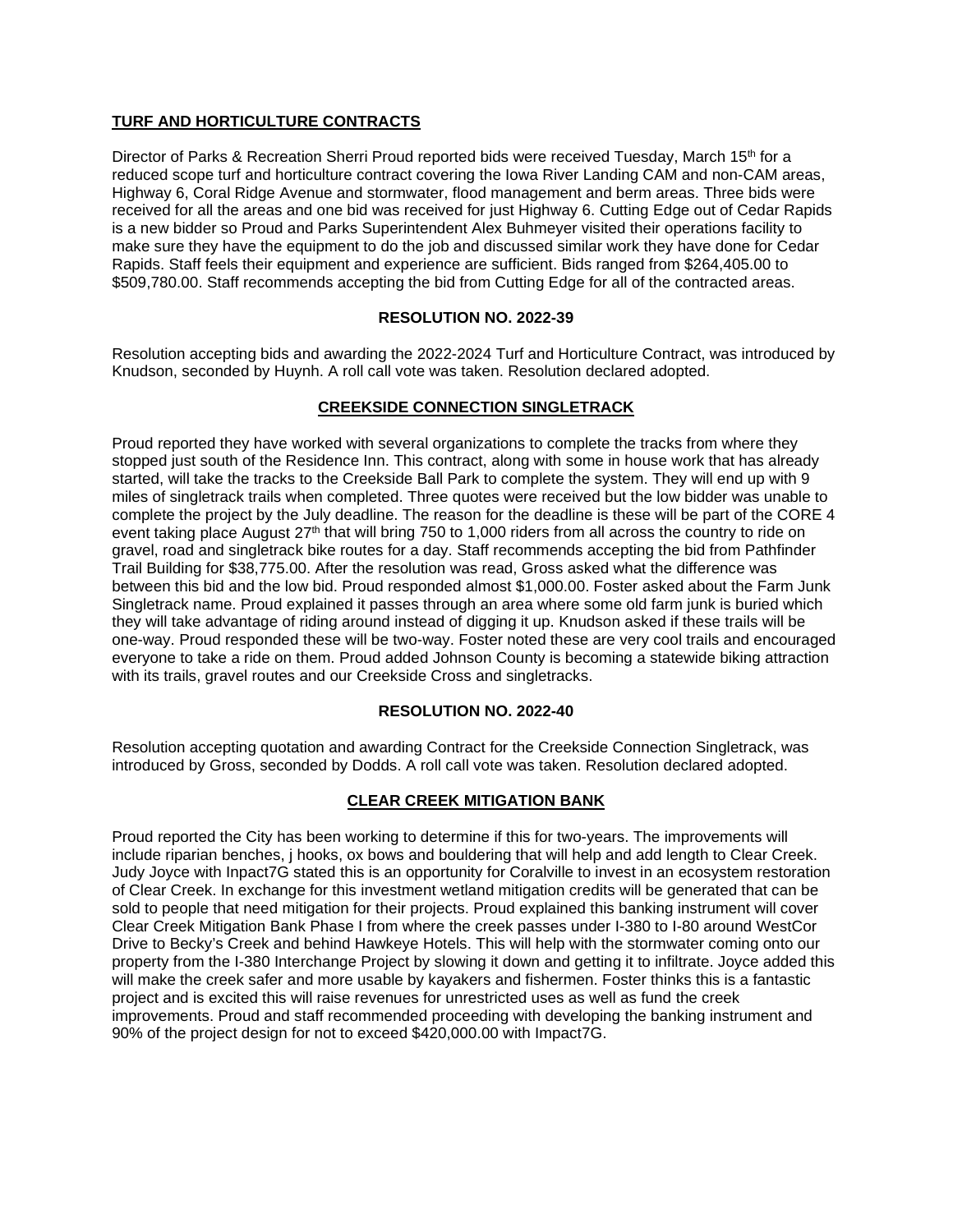## **RESOLUTION NO. 2022-41**

Resolution approving a Professional Services Agreement with Impact7G for Clear Creek Mitigation Bank – Mitigation Banking Instrument (MBI), was introduced by Huynh, seconded by Goodrich. A roll call vote was taken. Resolution declared adopted.

## **BONDS**

#### **RESOLUTION NO. 2022-42**

Resolution providing for the sale and issuance of not to exceed \$15,000,000.00 Credit Agreement Anticipation Notes and the execution of related documents, was introduced by Dodds, seconded by Gross. A roll call vote was taken. Resolution declared adopted.

### **CONSULTING SERVICES AGREEMENT**

After the resolution was read, Dodds confirmed this is the continuation of an existing agreement. Hayworth responded it is but it has been scaled back from \$1,200,000.00 a year to \$240,000.00 a year or \$20,000.00 a month with hopes this service will not be needed in a few years. Knudson asked why it is being scaled back so much. Hayworth explained because of the number of people involved, reduced need of services, and less remaining space to be built out and managed.

## **RESOLUTION NO. 2022-43**

Resolution approving a Consulting Services Agreement with Dorand Real Estate Group for the Iowa River Landing District, was introduced by Goodrich, seconded by Huynh. A roll call vote was taken. Resolution declared adopted.

## **CORALVILLE HYATT REGENCY HOTEL AND CONFERENCE CENTER IMPROVEMENTS**

It was noted this agreement is not to exceed \$155,000.00.

## **RESOLUTION NO. 2022-44**

Resolution approving a Consulting Services Agreement with Benjamin West in connection with the Physical Improvements Plan at the Coralville Hyatt Regency Hotel and Conference Center, was introduced by Knudson, seconded by Goodrich. A roll call vote was taken. Resolution declared adopted.

#### **SETTLEMENT AGREEMENT**

After the resolution was read, Gross asked how much the remaining architectural fees were. Olson responded \$375,000.00 which was held back by the City until this agreement was completed. It was noted the City will pay what is owed to JLG Architects, who will pay ArenaCo the sum of \$550,000.00. All parties admit no wrongdoing and release each other from further claims.

# **RESOLUTION NO. 2022-45**

Resolution approving a Settlement Agreement between JLG Architects, ArenaCo and the City of Coralville regarding the Xtream Arena Project, was introduced by Gross, seconded by Knudson. A roll call vote was taken. Resolution declared adopted.

Motion by Dodds, seconded by Huynh to amend item q on the Consent Calendar to read \$1,453.92 instead of \$4,453.92. Motion carried.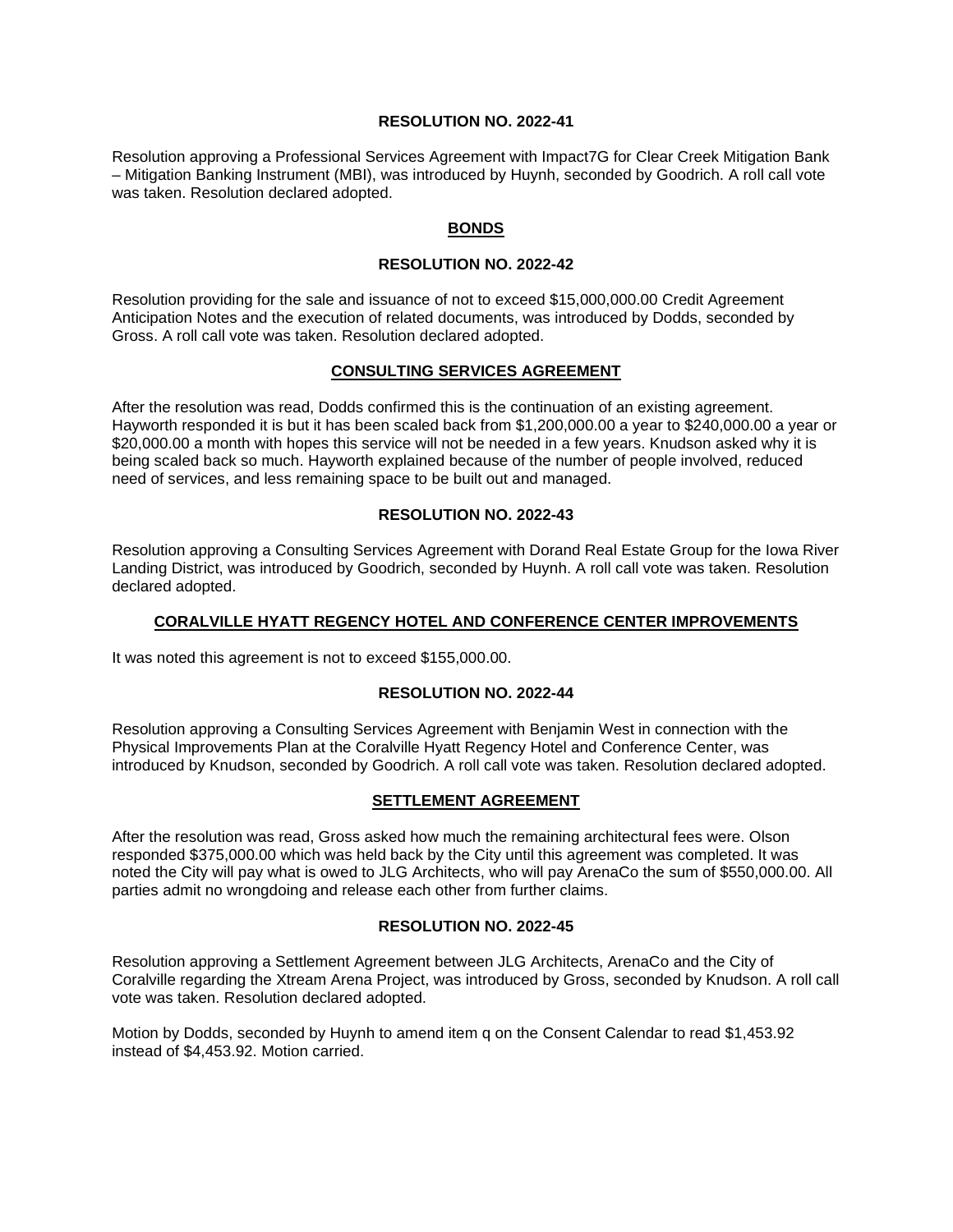## **MOTION BY DODDS TO APPROVE CONSENT CALENDAR AS AMENDED items a-r inclusive:**

- **a)** Approve minutes for the March 8, 2022 Coralville City Council Regular Meeting.
- **b)** Approve Class C Liquor License with Sunday Sales with Outdoor Service and Sunday Sales for *Brown Deer Golf Course*: Eff. 04/12.
- **c)** Approve Class E Liquor License with Native Wine Permit and Sunday Sales for *Casey's General Store #2918*: Eff. 04/15.
- **d)** Approve payment to **Pigott, Inc.** for Coralville Public Library furniture (#34797): \$5,371.88.
- **e)** Approve payment to **Brecke Mechanical Contractors** to supply and install a ships ladder and support structure to access a gearmotor in the Wastewater Treatment Plant Headworks Building (#87147): \$16,771.80.
- **f)** Approve payment to **Country Landscapes, Inc.** for 6 jet black granite slabs, their storage and fabrication of 1 monument for the Veteran's Memorial (#0132838-IN): \$43,863.32.
- **g)** Approve payment to **A Tech/Freeman** for to install hardware and software for Access/CCYV for Parking & Transportation Department (#539614): \$24,723.43.
- **h)** Approve payment to **Holiday Outdoor Décor** for holiday light displays (#INV1055): \$17,031.82.
- **i)** Approve payment to **Creative Software Services, Inc.** for Brownfields Program Task 2 Outreach website (#22698): \$78.75 (Consulting Reimbursable)
- **j)** Approve payment to **Shive-Hattery, Inc.** for 5<sup>th</sup> Street Improvements (#1219270-4): \$14,509.28.
- **k)** Approve payment to **Shoemaker Haaland** for the Clear Creek Trail Connection (#021290.00-5): \$2,745.00.
- **l)** Approve payment to **Emmons & Oliver Resources, Inc. (EOR)** for the 5<sup>th</sup> Avenue Storm Sewer (#01147-0007-3): \$1,799.50.
- **m)** Approve a Water Usage Waiver for 615 4<sup>th</sup> Avenue for above average water usage due to an illegal connection for not to exceed \$832.65.
- **n)** Approve attendance of Shane Kron to the IACP Training Conference in Dallas, TX from October 14-19, 2022: \$1,937.75.
- **o)** Approve attendance of Kelly Hayworth to Meet with Congressional Representatives in Washington D.C. from March 13-15, 2022: \$1,331.52.
- **p)** Approve attendance of Sara Pitcher to the 2022 American Library Association Annual Conference & Exhibition in Washington D.C. from June 24-27, 2022: \$1,935.72.
- **q)** Approve attendance of David Gerdt to the IPMI Parking & Mobility Conference & Expo in New Orleans, LA from 7/24-27/2022: \$1,453.92. (Amended)
- **r)** Approve Bill List for March 22, 2022.

Seconded by Gross. A roll call vote was taken. Motion carried.

City Administrator Kelly Hayworth reminded everyone the 4<sup>th</sup>Fest Basket Auction will be April 2<sup>nd</sup> at Brown Deer Club House at 5:30 PM and all proceeds will go to 4<sup>th</sup> Fest. Hayworth asked Proud to report on Parks & Recreation. Proud announced Brown Deer Golf Club will open Friday and Bunkers Bar and Grill will open April 4<sup>th</sup> and hours will be 11:00 AM to 8:00 PM and will stay open later if people are enjoying their drinks. Greenview, which is the upstairs of the Club House, is taking bookings for those interested in having a shower, wedding or other social event or celebration. Event Coordinator Kelly Carter will help you and they are very good at working within anyone's budget. The activity guide for summer will be available the first week of April with registration for summer activities starting April 9th. They are currently taking summer camp registrations at all three locations. Half day summer camps are also available. The Coralville Center for the Performing Arts is taking registrations for their summer camps. Swim lessons will be outdoors this summer because the indoor pool will be repainted, repaired and have some deck work done this summer. Proud noted there are a lot of jobs available at Recreation, Aquatic Center, Parks Department and Brown Deer Golf Course. Positions are open to people of all ages and older adults are needed to help run the pool. The City will provide lifeguard classes to those hired. Gross asked if this is the first non-Divot's year at Brown Deer. Proud responded yes on August 18, 2021 they changed to a